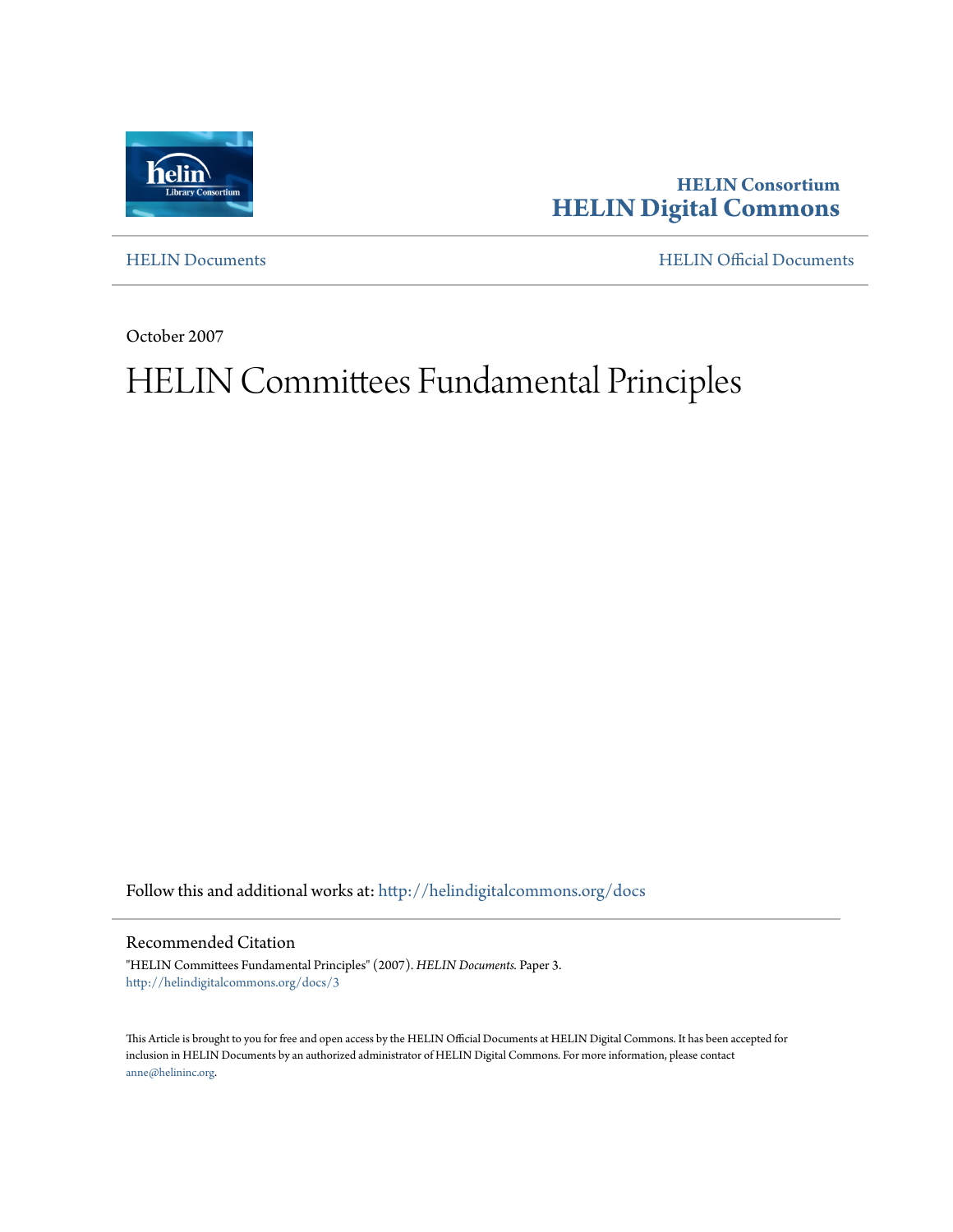## **HELIN Standing Committees**

## **Fundamental Principles**

### **Membership/Attendance**

- **A.** Each committee except the Committee Council will be comprised of a core membership made up of one appointed representative from each full membership institution, and one representative for each *group* of affiliates. Appointments will be made at the discretion of institution administrators taking into consideration the relevance of each committee's charge to their own institution's operations.
- **B.** Each appointed representative will serve for a term of two years, after which time they may be reappointed or replaced at the discretion of member institution administrators. It is recommended that appointments rotate within each institution as much as is feasible.
- **C.** Committee meetings should be attended by the appointed representative from each institution *or* an appropriate substitute. Attendance should be agendadriven, i.e. by the person whose responsibilities and areas of expertise best suit the agenda topic(s).
- **D.** Meeting attendance is at the discretion of member institution administrators and is *not* regulated by HELIN.
- **E.** Central Office will be represented at every committee meeting.

## **Leadership**

- **F.** Each standing committee will elect a committee chair for a term of two years; the election of a co-chair is optional.
- **G.** The responsibilities of the committee chair are to focus the work of the committee on the committee charge; gather information from the committee's core membership as well as from outside the committee in order to formulate appropriate meeting agendas; run committee meetings in an orderly and inclusive manner; compose a committee annual report; participate in the Committee Council.
- **H.** Each meeting of the standing committees will be attended by at least one member of the HELIN central office professional staff.

### **Meeting Administration**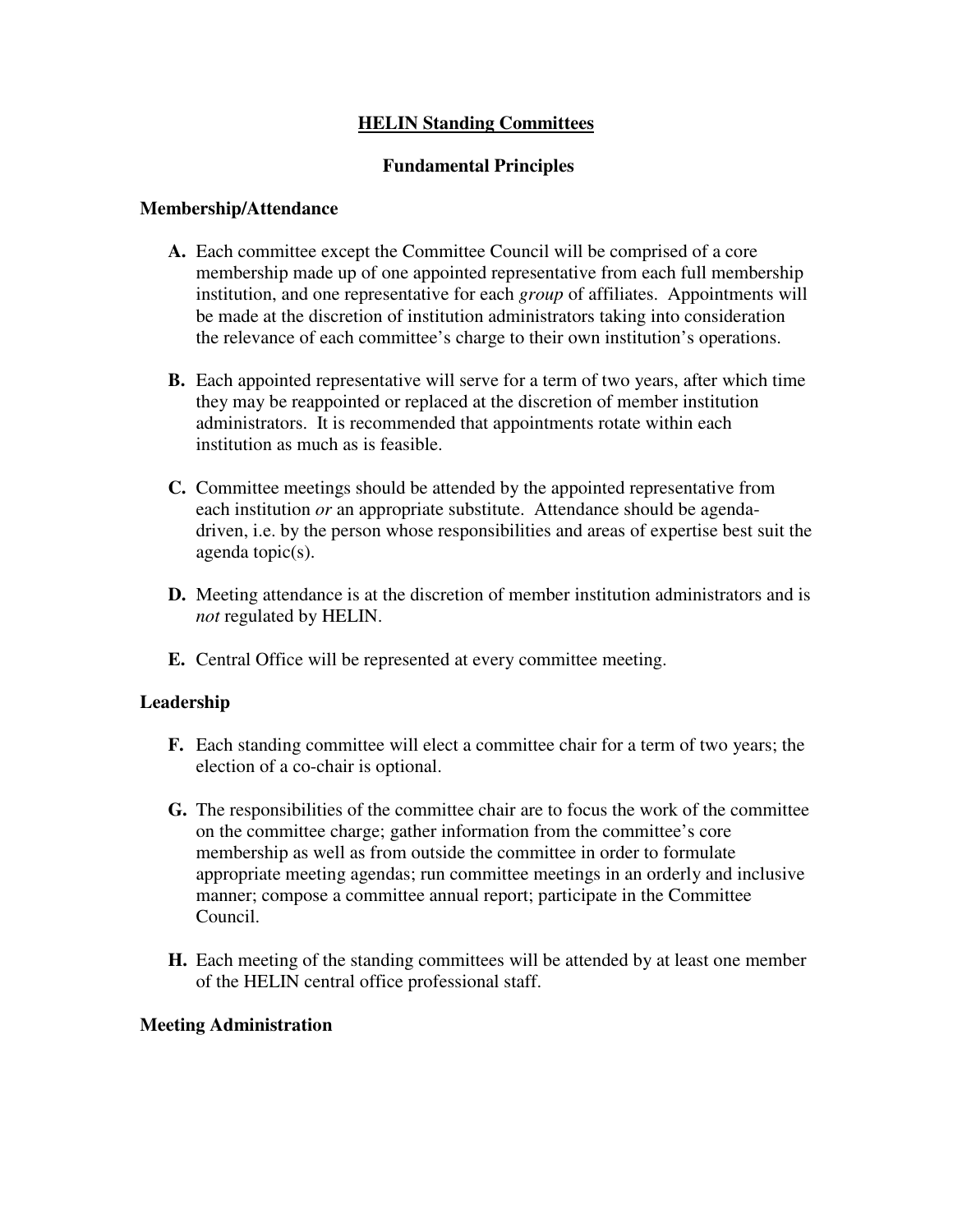- **I.** All standing committee meetings for the coming year will be scheduled in advance at the first meeting for the year. A calendar of all meeting dates, times and locations will be posted on the HELIN FYI page.
- **J.** A specific number of meetings per year will be recommended for each committee however the total number of meetings is at the discretion of the committees under advisement of the Committee Council
- **K.** Meeting agendas must be posted to the HELIN list **not less** than one week prior to the date of the meeting.
- **L.** Minutes for each committee meeting are to be critiqued by the committee chair prior to posting and then posted to the list **within two weeks** following the meeting.
- **M.** Meeting minutes should conform to the sample minutes posted on the HELIN FYI page.

## **Authority**

- **N.** Committees have full decision-making authority except in the following cases:
	- Decisions directly affecting the outlay of HELIN financial resources and/or HELIN member institution financial resources;
	- Decisions directly affecting relationships between HELIN and external organizations such as vendors, educational, civic or government organizations, etc.
- **O.** Committee decisions will be made through show of hands and arrival at consensus rather than use of the parliamentary process.
- **P.** Each committee decision must be reviewed by the Committee Council which may approve the decision, return it with suggestions for revision, *or* forward it to another committee.
- **Q.** The Council Liaison shall bring to meetings of the HELIN Board a listing of decisions and plans made by each of the committees since the last Board meeting. This is to keep the Board informed, but not for Board approval.

### **Assessment**

**R.** Each standing committee will provide an annual report to the Board of Directors in time for the Board's annual retreat.